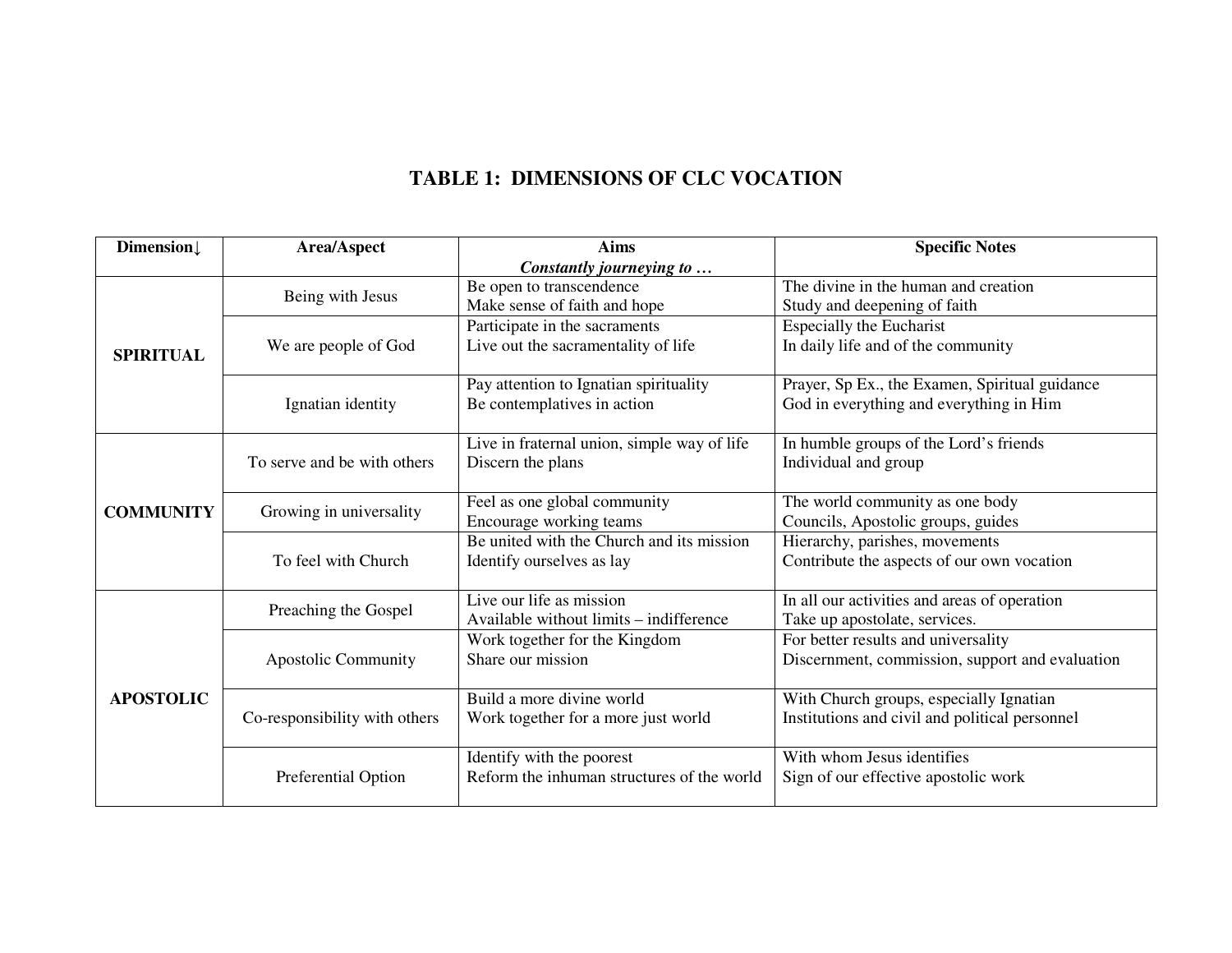# **TABLE 2: A JOURNEY FOR CLC FORMATION– ITS STAGES**

### **STAGE 1: PERIOD OF RECEPTION/WELCOME**

#### Definition: This is the CLC induction period.

Aim: It is intended that the participants make themselves known to and get to know the others in the group, working on getting to know and accept themselves as they are, that they may discover within themselves the deep desires which have been inspired by the Lord. At the same time, they live out the experience in this early stage of what CLC Community life is like receiving the basic information which deals with its structures and spirituality.

Time Scale: This can go on for several months. It is completed when the individual actually joins CLC.

| <b>CONTENTS</b>                                                                                                                                                                                                                                                                                                                                       | <b>MEANS</b>                                                                                                                                                                                                                                                                                                                                                                                                                                                            | <b>SIGNS</b>                                                                                                                                                                                                                                                                                                                                                                                                                                                                       |  |
|-------------------------------------------------------------------------------------------------------------------------------------------------------------------------------------------------------------------------------------------------------------------------------------------------------------------------------------------------------|-------------------------------------------------------------------------------------------------------------------------------------------------------------------------------------------------------------------------------------------------------------------------------------------------------------------------------------------------------------------------------------------------------------------------------------------------------------------------|------------------------------------------------------------------------------------------------------------------------------------------------------------------------------------------------------------------------------------------------------------------------------------------------------------------------------------------------------------------------------------------------------------------------------------------------------------------------------------|--|
| • To know and accept one's own life<br>To draw close to the person of Jesus<br>To personally relate to and welcome the<br>others<br>To undertake some responsibility in the<br>п.<br>group<br>To receive explanation of the CLC<br>vocation<br>To be introduced to Baptism and<br>Confirmation<br>• To accept reality as a place where to meet<br>God | Meetings<br>п.<br>Bible and prayer workshops<br>п.<br>Communication media<br>$\blacksquare$<br>Guidance from the guide and<br>the<br>coordinator<br>• CLC documents, witness and life stories<br>of other members etc.<br>Invitations to service and commitment<br>٠<br>experiences<br>Contact with the world of the poor<br>Regular receipt of the sacraments<br>٠<br>especially the Eucharist<br>Meetings with other groups, community<br>celebrations, retreats etc. | Sense of being able to accept one's own<br>life history<br>Desires to deepen the relationship with<br>٠<br>God, with the Church and with one's own<br>individual vocation<br>Regular attendance, enthusiastic attitude<br>A feeling of responsibility within the<br>group<br>A clear willingness to begin the CLC<br>process<br>A feeling of concern and sensitivity for<br>٠<br>the reality of the world<br>A willingness to take part in internal and<br>external service tasks. |  |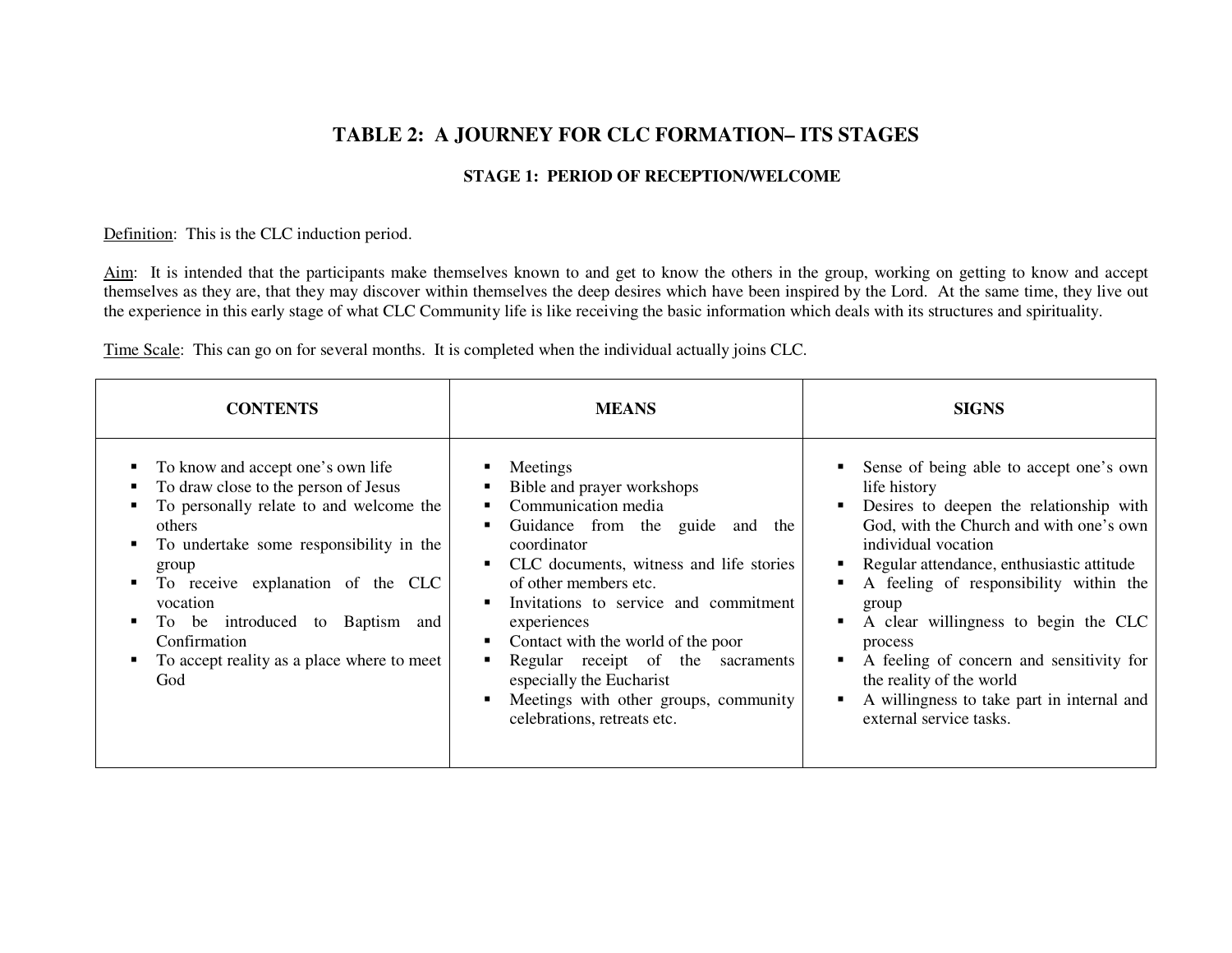### **STAGE 2: LAYING THE FOUNDATION FOR VOCATION**

Definition: This is the first stage in the formal CLC formation process. It finds its inspiration in the First week of the Spiritual Exercises and in the call suggested at the beginning the Second Week.

Aim: To experience the Call to conversion, recognising Him as the '*Principle and Foundation'* of our being and of all creation. We understand that we are unconditionally loved by God destined to find our fulfilment in love and service.

Time Scale: Between 1 and 4 years. It is completed with the Temporary Commitment or with the search for another vocation within the Church.

| <b>CONTENTS</b>                                                                                                                                                                                                                                                                                                                                                                                                                                                                                                                                                                                                                                                                                    | <b>MEANS</b>                                                                                                                                                                                                                                                                                                                                                                                                                                                                                                                                                                                                                                                                                                                                                               | <b>SIGNS</b>                                                                                                                                                                                                                                                                                                                                                                                                                                                                                                |
|----------------------------------------------------------------------------------------------------------------------------------------------------------------------------------------------------------------------------------------------------------------------------------------------------------------------------------------------------------------------------------------------------------------------------------------------------------------------------------------------------------------------------------------------------------------------------------------------------------------------------------------------------------------------------------------------------|----------------------------------------------------------------------------------------------------------------------------------------------------------------------------------------------------------------------------------------------------------------------------------------------------------------------------------------------------------------------------------------------------------------------------------------------------------------------------------------------------------------------------------------------------------------------------------------------------------------------------------------------------------------------------------------------------------------------------------------------------------------------------|-------------------------------------------------------------------------------------------------------------------------------------------------------------------------------------------------------------------------------------------------------------------------------------------------------------------------------------------------------------------------------------------------------------------------------------------------------------------------------------------------------------|
| To accept oneself and to love oneself<br>from the awareness of being a creature<br>loved by God<br>To know and to accept, and also to be<br>п<br>known and to be accepted, in personal<br>relationships with others<br>To make personal, the relationship of<br>faith with Jesus<br>To go deeply into the personal experience<br>of forgiveness and to believe in the<br>unconditional love of God<br>To be introduced to the experience of<br>п<br>Ignatian spirituality<br>To make the initial Spiritual Exercises<br>To know CLC more deeply<br>To feel God present in the Community<br>п<br>To start on a more critical understanding<br>of social reality<br>To make contact with the poorest | Continue with the means used during the<br>٠<br>earlier Reception/Welcome stage<br>Personal spiritual guidance<br>٠<br>Self-knowledge and self-acceptance<br>٠<br>Deepening of our faith in Jesus<br>٠<br>Deepening experience of the Examen<br>٠<br>Review of Life is practised<br>٠<br>Workshops for Christian formation to<br>deepen this calling<br>Joint responsibility in the life of the local<br>community<br>Meetings and celebrations with the wider<br>٠<br>Community<br>Autobiography of St. Ignatius<br>٠<br>Basic knowledge of psychology<br>п<br>Prayer and Bible Workshops<br>п<br>The Spiritual Exercises<br>٠<br>Carrying out of the first 'probation'<br>٠<br>experiences<br>Group directed service<br>Critical analysis of the social environment<br>٠ | Self-acceptance with clear awareness of<br>gifts and limitations<br>Conviction of the group that Jesus is the<br>centre of their lives<br>Appreciation of and constant participation<br>in the sacramental life<br>A more conscious desire to accept the<br>CLC way of life<br>A contribution to the strengthening of the<br>Community at different levels<br>A greater political and socio-cultural<br>٠<br>understanding of the world<br>A decisive adoption of the austere and<br>simple CLC way of life |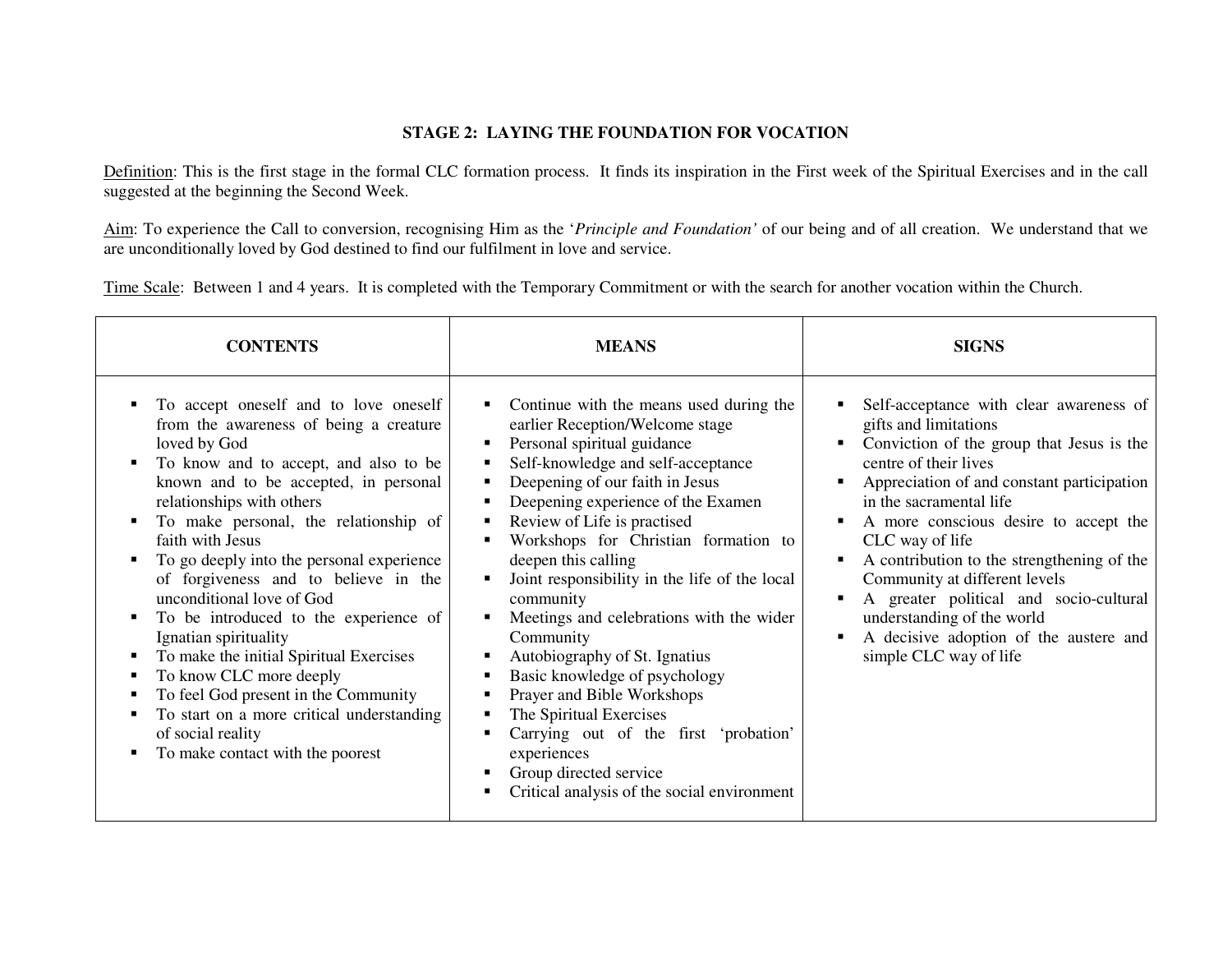### **STAGE 3: DISCERNMENT OF VOCATION**

Definition: This stage is centred in the Second week of the Spiritual Exercises. It leads to discernment and to the election of a state and/or way of life.

Aim: To discern and to confirm CLC vocation in the Church, as a member of this apostolic body or of another in the Church. This stage can lead to a double discernment and election depending on the age and the life situation of the individual: (1) To a state of life (eg lay, priest, religious) and/or (2) To a greater faithfulness to his/her current way of life to which the Lord is already calling the person.

Time Scale: Between 2 and 8 years. This stage is completed with Permanent Commitment or with the search for another way within the Church.

| <b>CONTENTS</b>                                                                                                                                                                                                                                                                                                                                                                                                                                                                                                                                                                                                                                            | <b>MEANS</b>                                                                                                                                                                                                                                                                                                                                                                                                                                                                                                                                                                                                    | <b>SIGNS</b>                                                                                                                                                                                                                                                                                                                                                                                                                                                                                                                                                                                                                                                                                                                                                   |
|------------------------------------------------------------------------------------------------------------------------------------------------------------------------------------------------------------------------------------------------------------------------------------------------------------------------------------------------------------------------------------------------------------------------------------------------------------------------------------------------------------------------------------------------------------------------------------------------------------------------------------------------------------|-----------------------------------------------------------------------------------------------------------------------------------------------------------------------------------------------------------------------------------------------------------------------------------------------------------------------------------------------------------------------------------------------------------------------------------------------------------------------------------------------------------------------------------------------------------------------------------------------------------------|----------------------------------------------------------------------------------------------------------------------------------------------------------------------------------------------------------------------------------------------------------------------------------------------------------------------------------------------------------------------------------------------------------------------------------------------------------------------------------------------------------------------------------------------------------------------------------------------------------------------------------------------------------------------------------------------------------------------------------------------------------------|
| To integrate Christian values into all areas<br>٠<br>of life<br>To understand the Christian faith as a<br>vocation and mission<br>To grow in a personal love for and in the<br>following of Christ<br>To deepen vocation<br>To grow in love for the Church<br>To experience and know more of Ignatian<br>spirituality<br>To make the complete Exercises<br>п<br>To live out the universality of the CLC<br>vocation<br>To encourage a critical and Christian<br>formation with regard to the problems of<br>the world<br>To have always as a point of reference the<br>п<br>world of the poor<br>To understand the conditions of Christian<br>discipleship | Continue with the means used in the<br>previous stages<br>A greater spiritual sharing with others<br>Reading, suggested themes and topics,<br>theology courses for the laity<br>Study and prayer of Biblical vocational<br>events<br>Being familiar with the vision of the<br>Church in Vatican II<br>Gaining knowledge and experience of the<br>п<br>Spiritual Exercises<br>Undertaking the Ignatian method of<br>٠<br>election<br>Involvement in the service of the poorest<br>٠<br>and most marginalised<br>Carrying out the necessary processes for<br>election<br>Personal prayer and Ignatian examen<br>п | Member makes effective use of Ignatian<br>٠<br>methods to integrate faith and life: and<br>integrating one's life with one's mission<br>The individual has made the full<br>$\blacksquare$<br>Exercises<br>The individual has made the election and<br>$\blacksquare$<br>has committed in a definitive way in the<br>Apostolic Body of CLC<br>Member participates in the life of the<br>Church and feels part of it<br>Member helps out in the strengthening of<br>local, regional<br>national<br>and<br>the<br>community.<br>Member participates generously<br>$\blacksquare$<br>1n<br>specific services within and without the<br>community.<br>The individual shows with his/her life a<br>greater evangelical sensitivity to and<br>awareness of the poor. |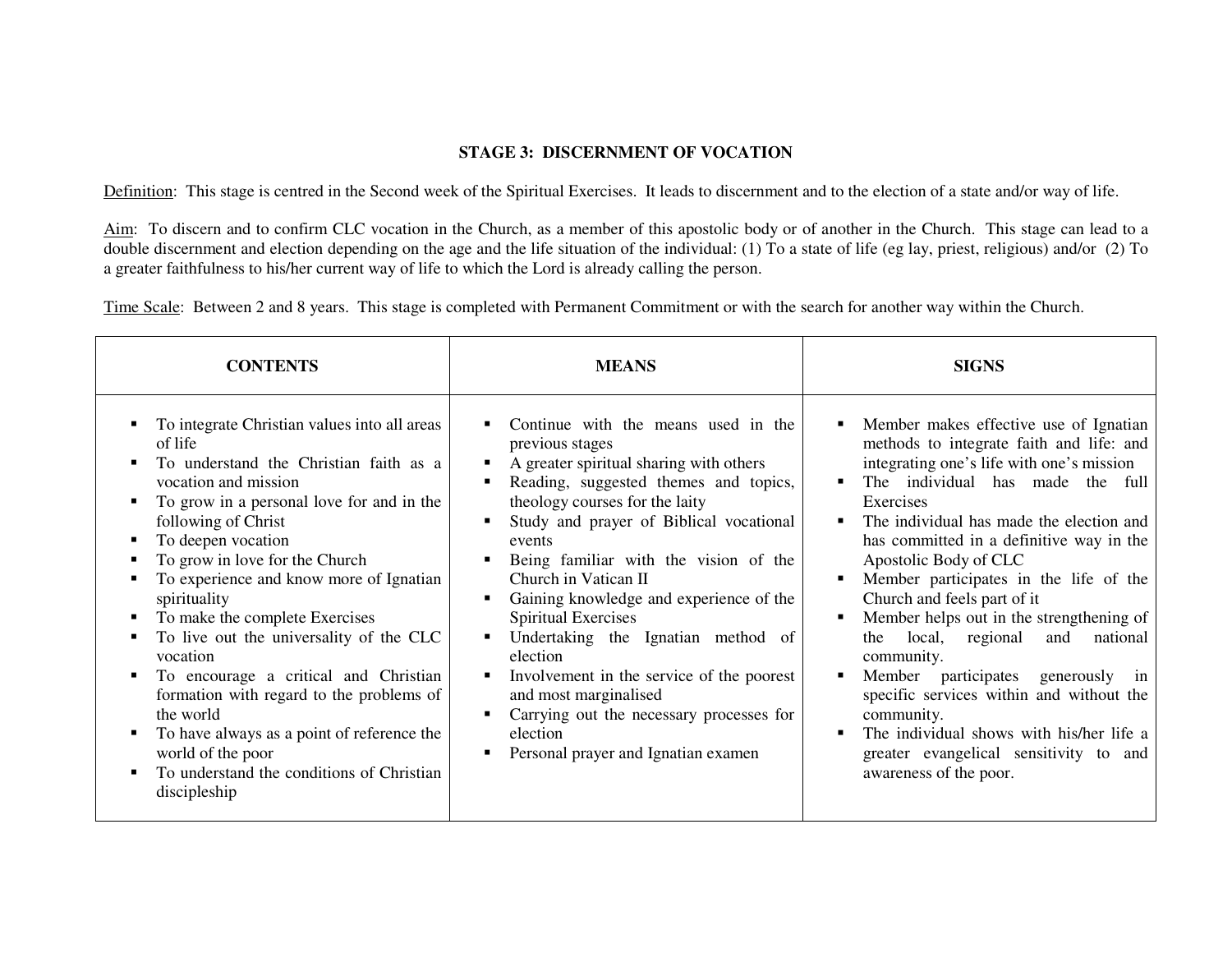#### **STAGE 4: APOSTOLIC DISCERNMENT**

Definition: At this stage, individuals are seeking to give, in a permanent way, an apostolic meaning to all dimensions and activities of their lives.

Aim: To integrate everyday human (and Christian) life and one's personal plans, with those of community apostolates and/or those carried out in collaboration with others; to grow in constant and sensitive awareness of world reality in order to become better agents for social and cultural change and for building up the Kingdom; to put the capabilities of the CLC Apostolic Body at the service of the mission of Christ and of His Church; to help generate dynamic Communities which will make for greater apostolic efficiency and which will promote justice in favour of the very poorest.

#### Time Scale: For life

| <b>CONTENTS</b>                                                                                                                                                                                                                                                                                                                                                                                                                                                                                           | <b>MEANS</b>                                                                                                                                                                                                                                                                                                                                                                                                                                                                                                                                                                                                                                                                                       | <b>SIGNS</b>                                                                                                                                                                                                                                                                                                                                                                                                                                                                                                                                                                                                                                  |
|-----------------------------------------------------------------------------------------------------------------------------------------------------------------------------------------------------------------------------------------------------------------------------------------------------------------------------------------------------------------------------------------------------------------------------------------------------------------------------------------------------------|----------------------------------------------------------------------------------------------------------------------------------------------------------------------------------------------------------------------------------------------------------------------------------------------------------------------------------------------------------------------------------------------------------------------------------------------------------------------------------------------------------------------------------------------------------------------------------------------------------------------------------------------------------------------------------------------------|-----------------------------------------------------------------------------------------------------------------------------------------------------------------------------------------------------------------------------------------------------------------------------------------------------------------------------------------------------------------------------------------------------------------------------------------------------------------------------------------------------------------------------------------------------------------------------------------------------------------------------------------------|
| To deepen the integration of one's life of<br>faith and justice<br>To evangelise in our daily life<br>To deepen our intimate communion with<br>the missionary Christ<br>To use the means of Ignatian Spirituality<br>to give apostolic meaning to the<br>occupations of daily life<br>To deepen the experience of one being<br>sent out on a mission<br>To develop a sense of our universal<br>mission<br>To live joint responsibility as members of<br>an Apostolic Body and as members of the<br>Church | Continue with the means used in the<br>٠<br>previous stages<br>Support the community in a personal<br>п<br>meeting with Jesus<br>Finding God through apostolic prayer<br>٠<br>Living the importance of making<br>ourselves available to the Lord<br>Undergoing continuous formation for<br>mission in different areas<br>Living the central importance in daily life<br>of personal projects and of the personal<br>and community apostolate<br>Being sensitive with regard to the ways<br>of the Church<br>Have frequent personal spiritual guidance<br>п<br>Participating in key CLC activities: eg<br>World CLC Day, Assemblies etc.<br>Creation of and commitment to a<br>п<br>solidarity fund | This stage of the process has no end as<br>٠<br>one must always ensure progress in all<br>aspects which characterise a full living<br>out of this stage<br>A joyous living out of faithfulness to<br>Christ in communion with the CLC<br>Apostolic Body<br>A full Apostolic Life and one which has<br>٠<br>been discerned, sent, supported<br>and<br>evaluated by the Community<br>An attitude of ongoing formation<br>٠<br>Continued personal spiritual guidance<br>Participation in the ordinary life of the<br>Church<br>Commitment to and with the poorest<br>٠<br>Financial collaboration with the CLC<br>٠<br>Apostolic Body Community. |